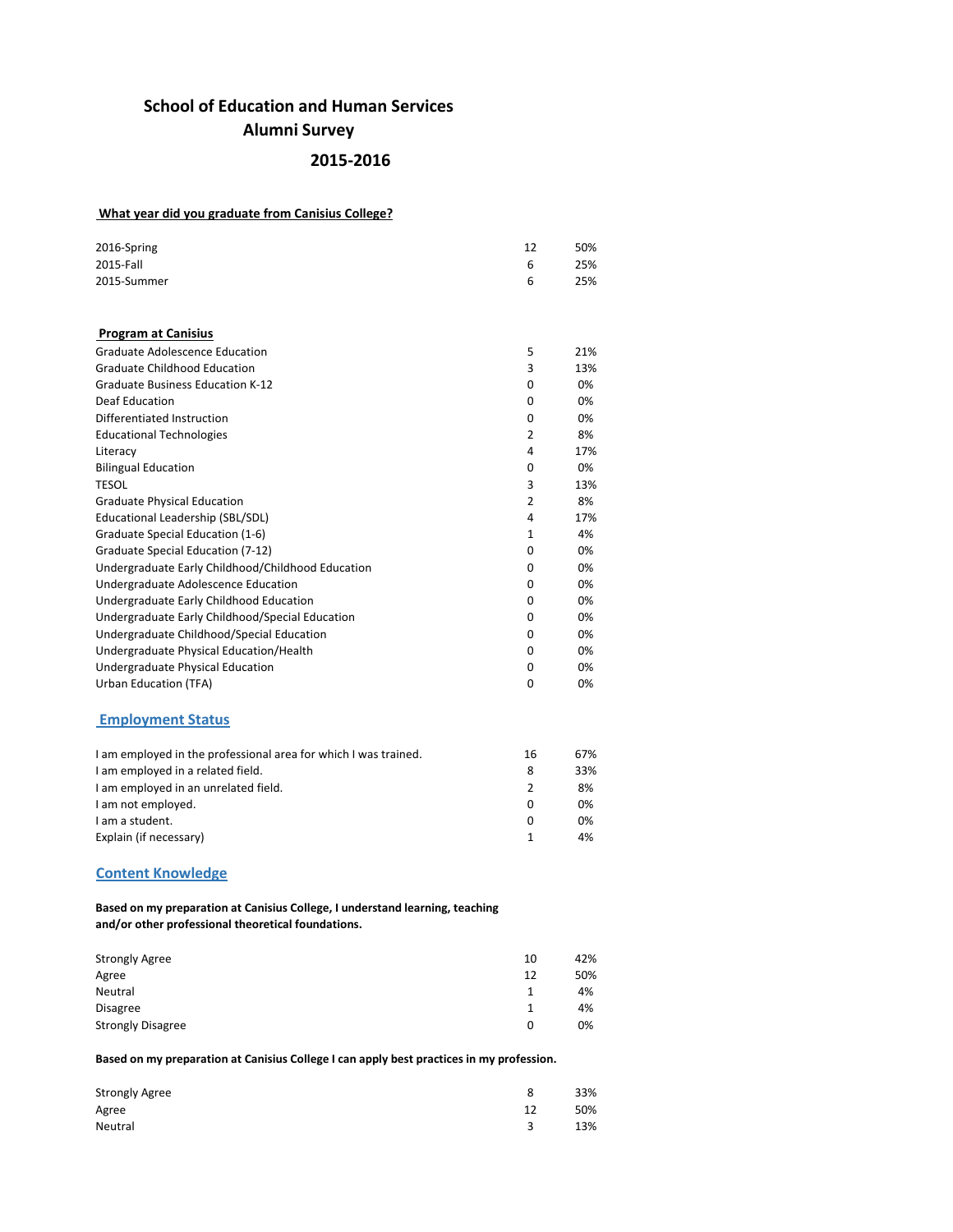| Disagree                 | 4% |
|--------------------------|----|
| <b>Strongly Disagree</b> | 0% |

**Based on my preparation at Canisius College I can implement a variety of strategies that integrate critical thinking, inquiry, and problem solving.**

| <b>Strongly Agree</b>    | 11 | 46% |
|--------------------------|----|-----|
| Agree                    | 10 | 42% |
| Neutral                  |    | 8%  |
| <b>Disagree</b>          |    | 4%  |
| <b>Strongly Disagree</b> | 0  | 0%  |

#### **Based on my preparation at Canisius College I can maintain appropriate classroom management.**

| <b>Strongly Agree</b>    | 8<br>6 | 33%<br>25% |
|--------------------------|--------|------------|
| Agree<br>Neutral         | 8      | 33%        |
| <b>Disagree</b>          | 1      | 4%         |
| <b>Strongly Disagree</b> | 1      | 4%         |

#### **Since graduating from Canisius, I have remained actively engaged in my professional field.**

| <b>Strongly Agree</b>    | 15 | 63% |
|--------------------------|----|-----|
| Agree                    | 6  | 25% |
| Neutral                  |    | 4%  |
| <b>Disagree</b>          | 2  | 8%  |
| <b>Strongly Disagree</b> | 0  | 0%  |

#### **I am able to employ strong knowledge in my content area.**

| <b>Strongly Agree</b>    | 14 | 58% |
|--------------------------|----|-----|
| Agree                    | q  | 38% |
| Neutral                  |    | 0%  |
| <b>Disagree</b>          |    | 0%  |
| <b>Strongly Disagree</b> |    | 4%  |

#### **I am able to employ appropriate pedagogical content knowledge.**

| <b>Strongly Agree</b>    | 11 | 46% |
|--------------------------|----|-----|
| Agree                    | 11 | 46% |
| Neutral                  |    | 4%  |
| <b>Disagree</b>          |    | 4%  |
| <b>Strongly Disagree</b> | 0  | 0%  |

# **Impact on Student Learning**

**Based on my preparation at Canisius College I have been able to achieve positive outcomes regarding student learning, achievement and/or development.**

| <b>Strongly Agree</b>    | 8  | 33% |
|--------------------------|----|-----|
| Agree                    | 10 | 42% |
| Neutral                  | 5  | 21% |
| <b>Disagree</b>          |    | 4%  |
| <b>Strongly Disagree</b> | 0  | 0%  |

### **Based on my preparation at Canisius College I can set clear learning goals and align instruction with standard based content.**

| <b>Strongly Agree</b> | 10 | 42% |
|-----------------------|----|-----|
| Agree                 | 10 | 42% |
| Neutral               | 4  | 17% |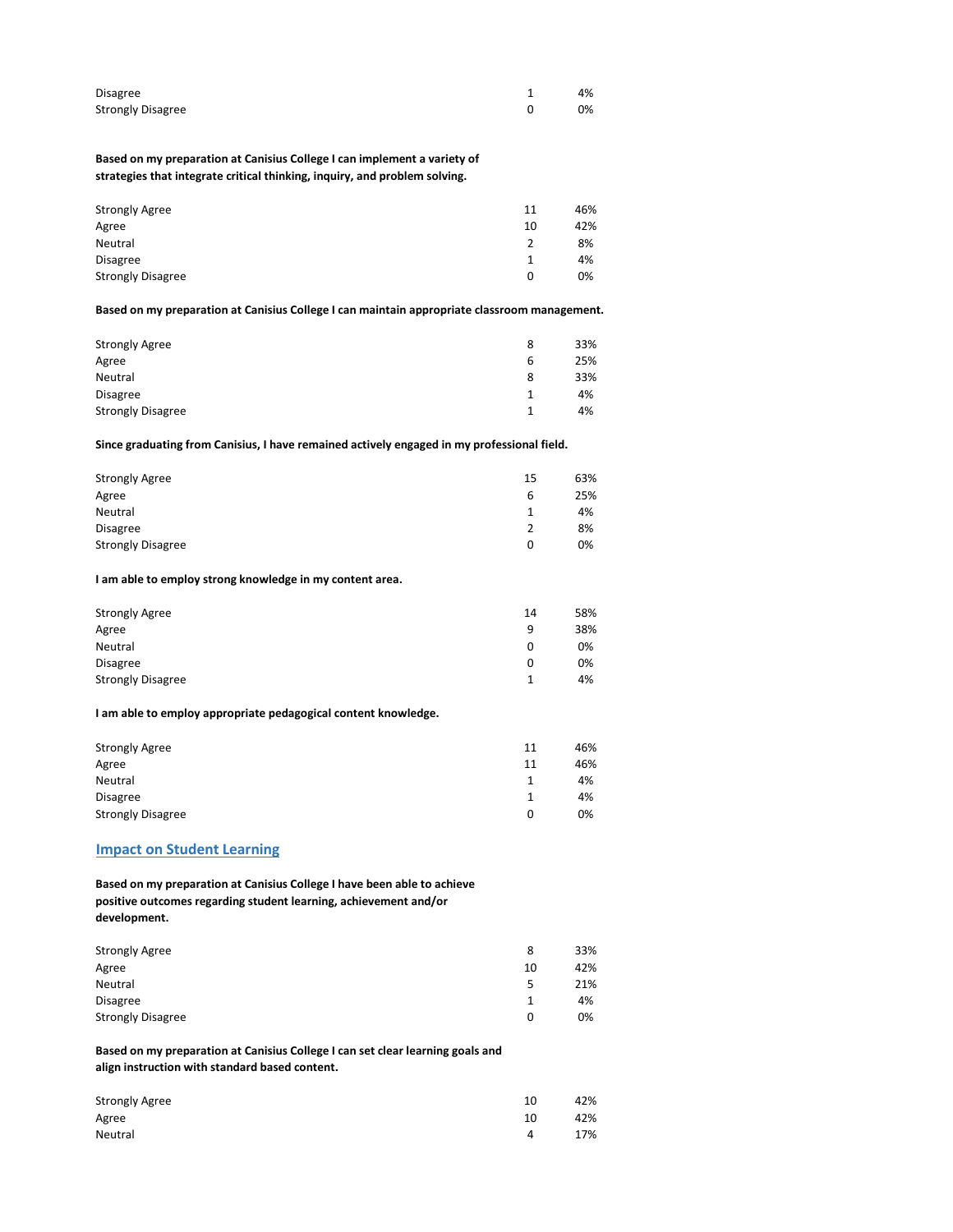| Disagree                 | 0% |
|--------------------------|----|
| <b>Strongly Disagree</b> | 0% |

**Based on my preparation at Canisius College I can engage and motivate students.**

| <b>Strongly Agree</b>    | 11 | 46% |
|--------------------------|----|-----|
| Agree                    | q  | 38% |
| Neutral                  | 3  | 13% |
| <b>Disagree</b>          |    | 4%  |
| <b>Strongly Disagree</b> | 0  | 0%  |

**I am able to successfully consider multiple ability levels in diverse P-12 settings when developing lessons and assessments..**

| <b>Strongly Agree</b>    | 8  | 33% |
|--------------------------|----|-----|
| Agree                    | 11 | 46% |
| Neutral                  | 4  | 17% |
| <b>Disagree</b>          |    | 4%  |
| <b>Strongly Disagree</b> | 0  | 0%  |

### **My experience at Canisius has enabled me to effectively teach diverse P-12 student populations.. . .**

| <b>Strongly Agree</b>    | 8<br>10 | 33%<br>42% |
|--------------------------|---------|------------|
| Agree<br>Neutral         | 4       | 17%        |
| <b>Disagree</b>          | 2       | 8%         |
| <b>Strongly Disagree</b> | 0       | 0%         |

## **Self Reflection**

**I use the results of P-12 assessments of student learning to guide my instruction and/or professional effectiveness.**

| <b>Strongly Agree</b>    | 8 | 33% |
|--------------------------|---|-----|
| Agree                    | 9 | 38% |
| Neutral                  | 6 | 25% |
| <b>Disagree</b>          |   | 4%  |
| <b>Strongly Disagree</b> | 0 | 0%  |

**I engage in collaboration to augment my professional practice.**

| <b>Strongly Agree</b>    | 12 | 50% |
|--------------------------|----|-----|
| Agree                    | 9  | 38% |
| Neutral                  | 3  | 13% |
| <b>Disagree</b>          | 0  | 0%  |
| <b>Strongly Disagree</b> | 0  | 0%  |

### **Service Orientation**

**Since graduating I have or plan to assume appropriate leadership/roles in the school and/or in the district.**

| <b>Strongly Agree</b>    | 9  | 38% |
|--------------------------|----|-----|
| Agree                    | 10 | 42% |
| Neutral                  | 4  | 17% |
| <b>Disagree</b>          | 0  | 0%  |
| <b>Strongly Disagree</b> | 1  | 4%  |

**I am involved in internal or external communities that support student development.**

|                       | 25% |
|-----------------------|-----|
| <b>Strongly Agree</b> |     |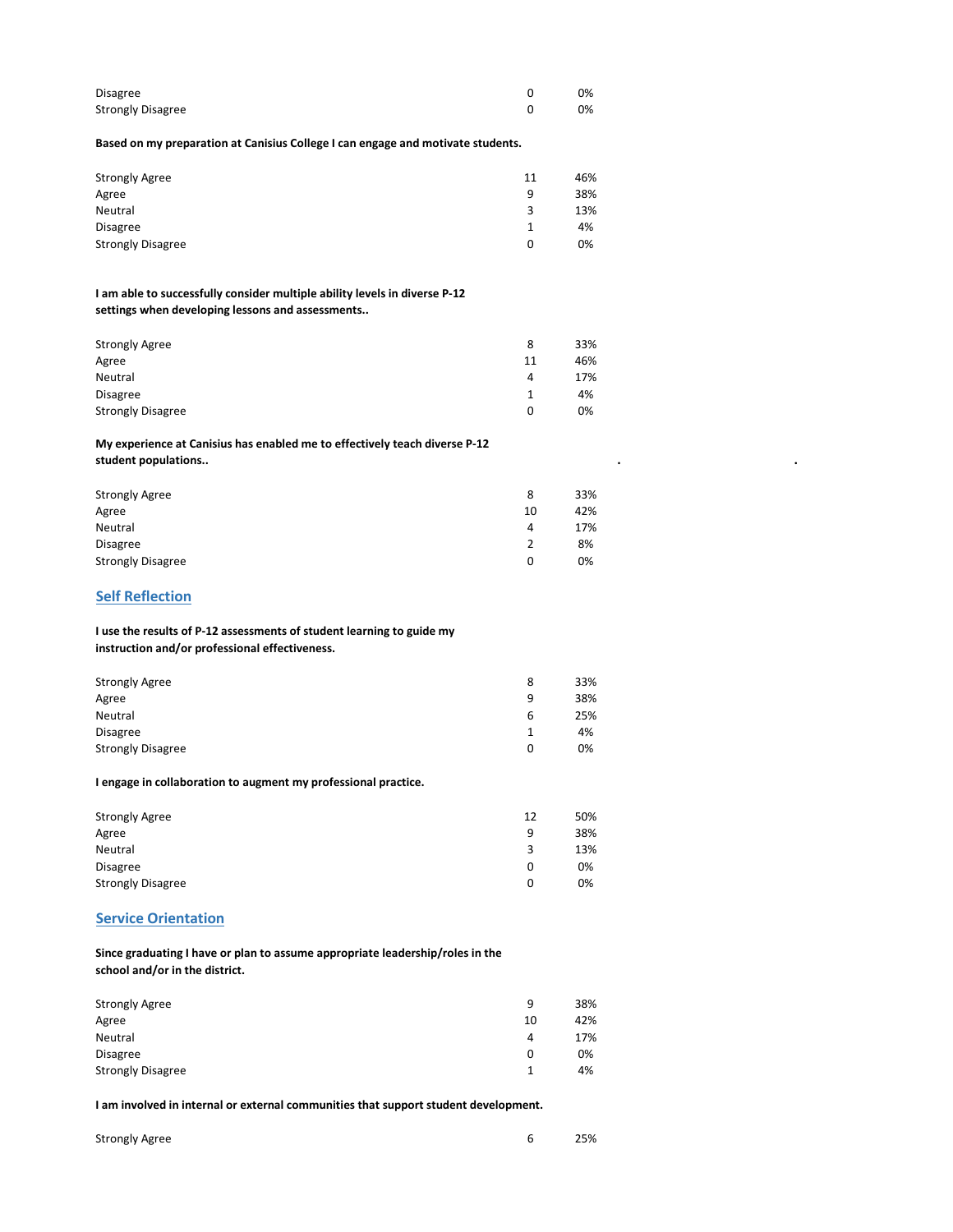| Agree                    | 13 | 54% |
|--------------------------|----|-----|
| Neutral                  | 4  | 17% |
| Disagree                 |    | 0%  |
| <b>Strongly Disagree</b> |    | 4%  |

**My training at Canisius stressed the importance of involving family and community members in a child's education.**

| <b>Strongly Agree</b>    | 10 | 42% |
|--------------------------|----|-----|
| Agree                    | 9  | 38% |
| Neutral                  | 3  | 13% |
| <b>Disagree</b>          |    | 4%  |
| <b>Strongly Disagree</b> |    | 4%  |

### **Professional Dispositions**

**Based on my preparation at Canisius College I practice professional and ethical responsibility by respecting multiple perspectives of clients/students,local communities, and colleagues.**

| <b>Strongly Agree</b>    | 13 | 54% |
|--------------------------|----|-----|
| Agree                    | 10 | 42% |
| Neutral                  | 1  | 4%  |
| <b>Disagree</b>          | 0  | 0%  |
| <b>Strongly Disagree</b> | 0  | 0%  |

**Based on my preparation at Canisius College I can effectively communicate and work with clients/students, parents, and other professionals.**

| <b>Strongly Agree</b>    | 10 | 41% |
|--------------------------|----|-----|
| Agree                    | 10 | 42% |
| Neutral                  | 3  | 13% |
| <b>Disagree</b>          |    | 4%  |
| <b>Strongly Disagree</b> | 0  | 0%  |

**Based on my preparation at Canisius College I practice caring and fairness by using varied strategies and methods to address each client/student's diverse needs, the requirements of the task, and the discipline.**

| <b>Strongly Agree</b>    | 11 | 46% |
|--------------------------|----|-----|
| Agree                    | 11 | 46% |
| Neutral                  | 2  | 8%  |
| <b>Disagree</b>          | 0  | 0%  |
| <b>Strongly Disagree</b> | 0  | 0%  |

**Based on my preparation at Canisius College I act responsibly through collaboration with others as partners in planning and implementing effective programming.**

| <b>Strongly Agree</b>    | 10 | 42% |
|--------------------------|----|-----|
| Agree                    | 12 | 50% |
| Neutral                  |    | 8%  |
| <b>Disagree</b>          | 0  | 0%  |
| <b>Strongly Disagree</b> | 0  | 0%  |

# **Overall Impression of Canisius College**

**Canisius College provided me with the knowledge, skills and dispositions to be successful and to be recognized as a competent professional in my employment.**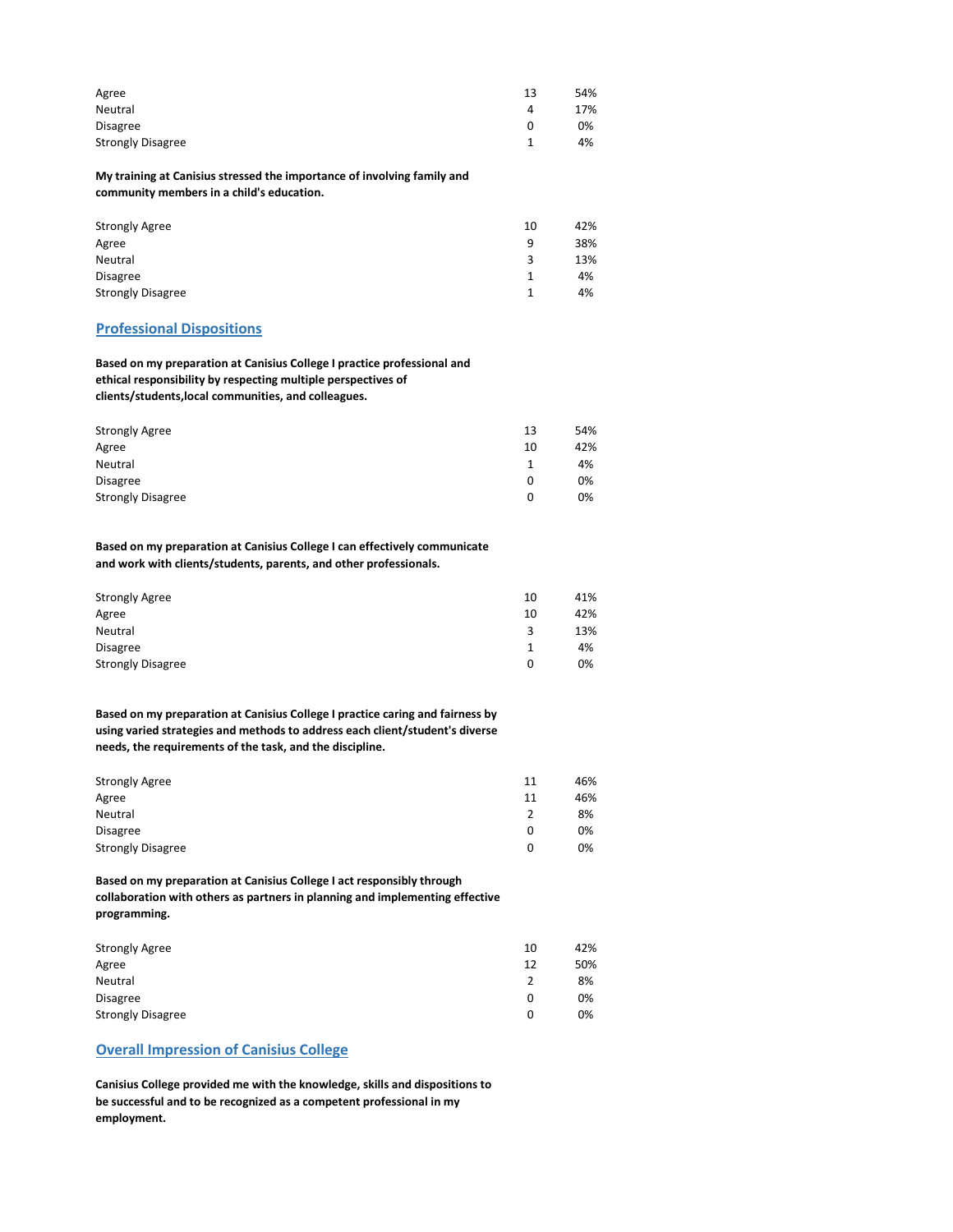| <b>Strongly Agree</b>    | 12 | 50% |
|--------------------------|----|-----|
| Agree                    | 10 | 42% |
| Neutral                  | 1  | 4%  |
| Disagree                 | 0  | 0%  |
| <b>Strongly Disagree</b> | 1  | 4%  |

**My preparation program at Canisius was well aligned to state requirements and national standards.**

| <b>Strongly Agree</b>    | 13 | 54% |
|--------------------------|----|-----|
| Agree                    |    | 29% |
| Neutral                  | 3  | 13% |
| <b>Disagree</b>          | 0  | 0%  |
| <b>Strongly Disagree</b> |    | 4%  |

### 24 responses out of possible 259

### **School of Education and Human Services 2015-2016 Alumni**

Results by Program

### Employment Status

### Graduate Teacher Ed Programs (15)



### Educational Leadership Programs (4)

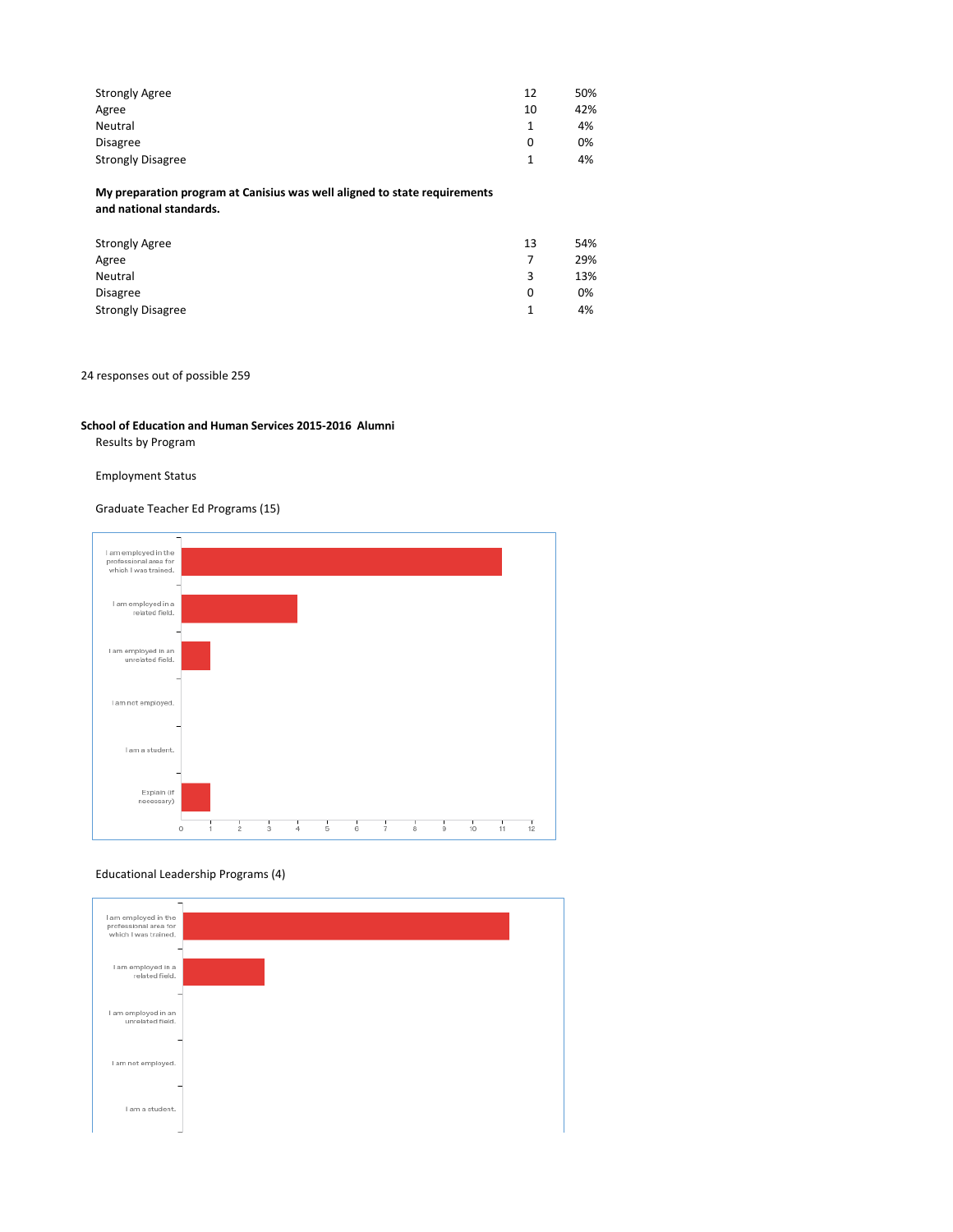

### Advanced Programs (5)



### **Impact on Student Learning**

Graduate Teacher Ed Programs (15)



### Educational Leadership Program (4)

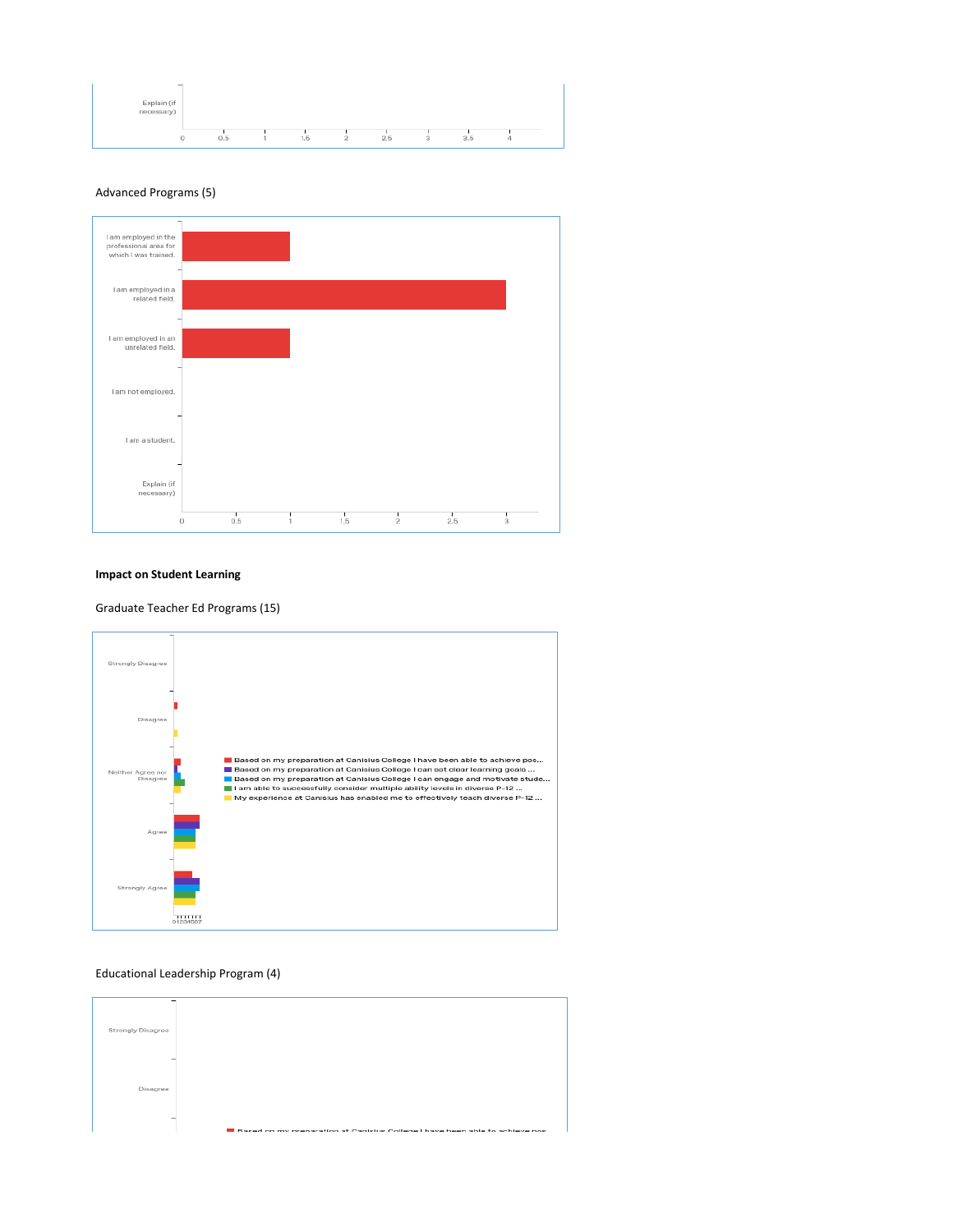

### Advance Programs (5)



#### **Self Reflection**

Graduate Teacher Ed Programs (15)



Eduational Leadership (4)